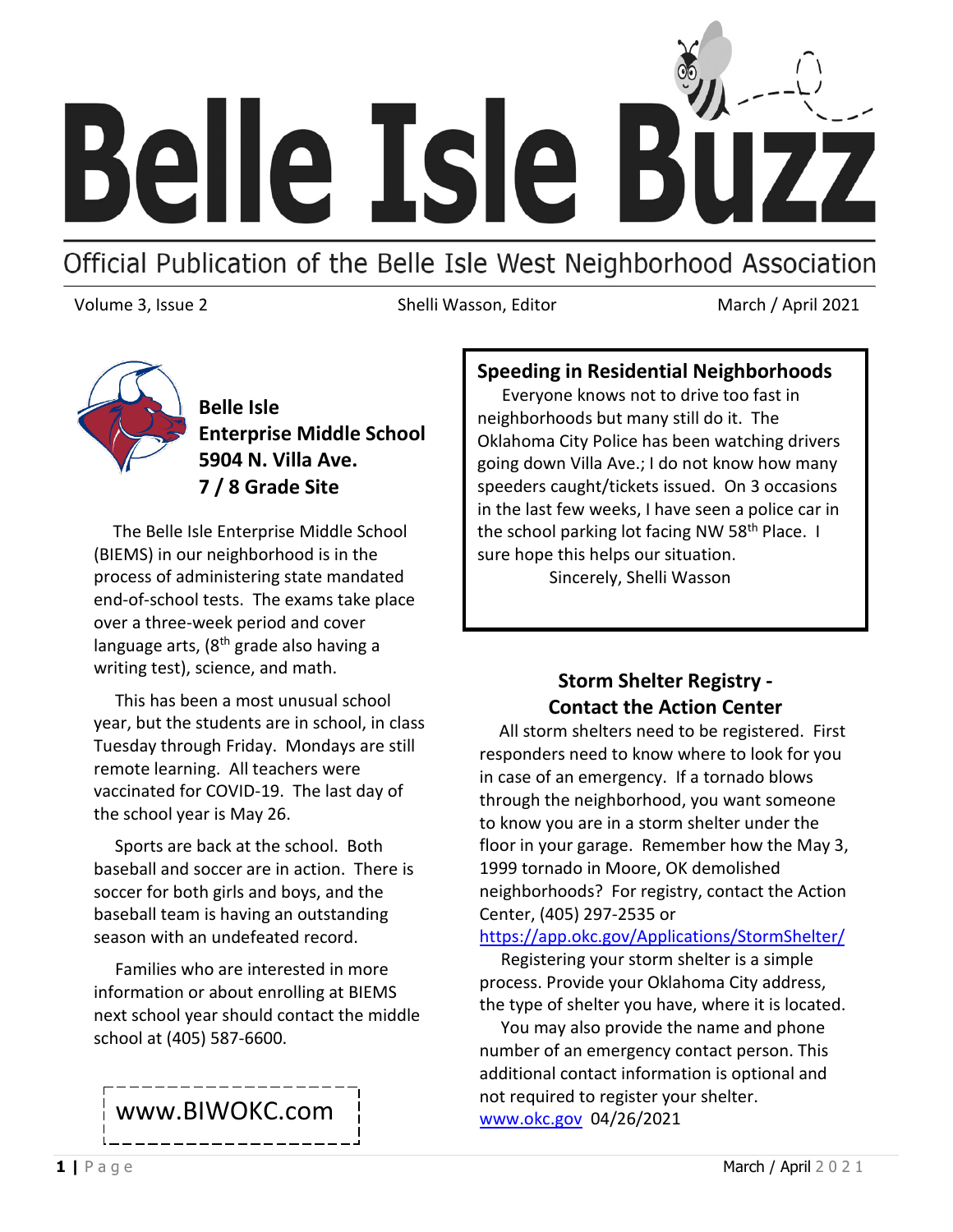#### **Officers and Committee Chairs**

PRESIDENT – Greg Hall [hallgreg05@gmail.com](mailto:hallgreg05@gmail.com) PRESIDENT-ELECT – David Patterson [dgpat@cox.net](mailto:dgpat@cox.net) SECRETARY – Aimee Dial Parrish [aimee@haydelassociates.com](mailto:aimee@haydelassociates.com) CO-TREASURERS – Cathie Shaw and Lynn Garman [lynn@garman.com](mailto:lynn@garman.com) SERGEANT-AT-ARMS – David Campbell [Dcamp20000@aol.com](mailto:Dcamp20000@aol.com) NEWSLETTER EDITOR – Shelli Wasson [Wasson@ionet.net](mailto:Wasson@ionet.net) (405) 250-6462 NEWSLETTER STAFF – Lynn Garman Earlene Parr Aimee Dial Parrish Ann Warzyn STREET DIRECTORS (04/06/2021) – 55<sup>th</sup> Place – Dave Campbell & Greg Hall 55<sup>th</sup> Terrace – Cathy Fitzhugh 56th St. & Linn – OPEN 57<sup>th</sup> St. – Shannon & Randy Wells 58<sup>th</sup> Place – Shelli & Craig Wasson, Cathie Shaw 58<sup>th</sup> St. - Sue Fellers 59<sup>th</sup> St. – Aimee Dial Parrish 60<sup>th</sup> St. – Christie Baker & Lynne Womble  $61<sup>st</sup>$  St. – Scott Sproat & Maribeth Govin  $62<sup>nd</sup>$  St. (and Imperial Terrace) – OPEN Riviera Drive & 2300-2400 Blocks of NW 59th St. – OPEN Ross Ave. – Eunice Khoury Villa Ave. and 2400-2412 NW  $63^{\text{rd}}$  St. -Brooks Taylor



#### **Metropolitan Library System**

**Belle Isle Library –** 3621 NW Expressway, OKC Temporary Location; (405) 843-9601

 The Belle Isle Library update and expansion is in full swing with completion scheduled for early 2022. The walls are going up so if you have not driven by the library lately, you will be happy to see the progress. In the meantime, continue to access the library at the temporary site 3621 NW Expressway, near the Buy for Less grocery. In addition, multitudes of individual and family opportunities are offered at their web site, [www.metrolibrary.org.](http://www.metrolibrary.org/) Currently, the library is observing COVID-19 safety guidelines so you have to wear your mask. Starting May 1, all libraries will advance to the "Sit & Stay" stage, so you can read your book in the library. If you have any questions, chat with a librarian on the website or call (405) 843-9601.

 In addition to checking out books for reading, many other experiences and programs are available too. There are take home kits for all ages from preschool through adults as long as they are available. For example, the last half of April offered preschool kits for learning about fireflies. There is also the tailored reading program for which one can register where a librarian will suggest books for your needs and desires with an email monthly to your web address.

 Go to the Facebook page from the library site to see many other special programs offered during the month ranging from gardening presented by a Master Gardener to the public program of the US Poet Laureate Joy Harjo, native Oklahoman. These are among many of the unique experiences that the library offers. Take advantage of some of these opportunities that enrich life in our community.

## **Be Prepared for Electricity Outages During Storm Season:** OG&E (405) 272-9741

Every household losing power should contact OG&E. Neighborhoods reporting the most calls of outages are prioritized.

HeartLine 211 Social help for Oklahomans in need 211 or (405) 286-4057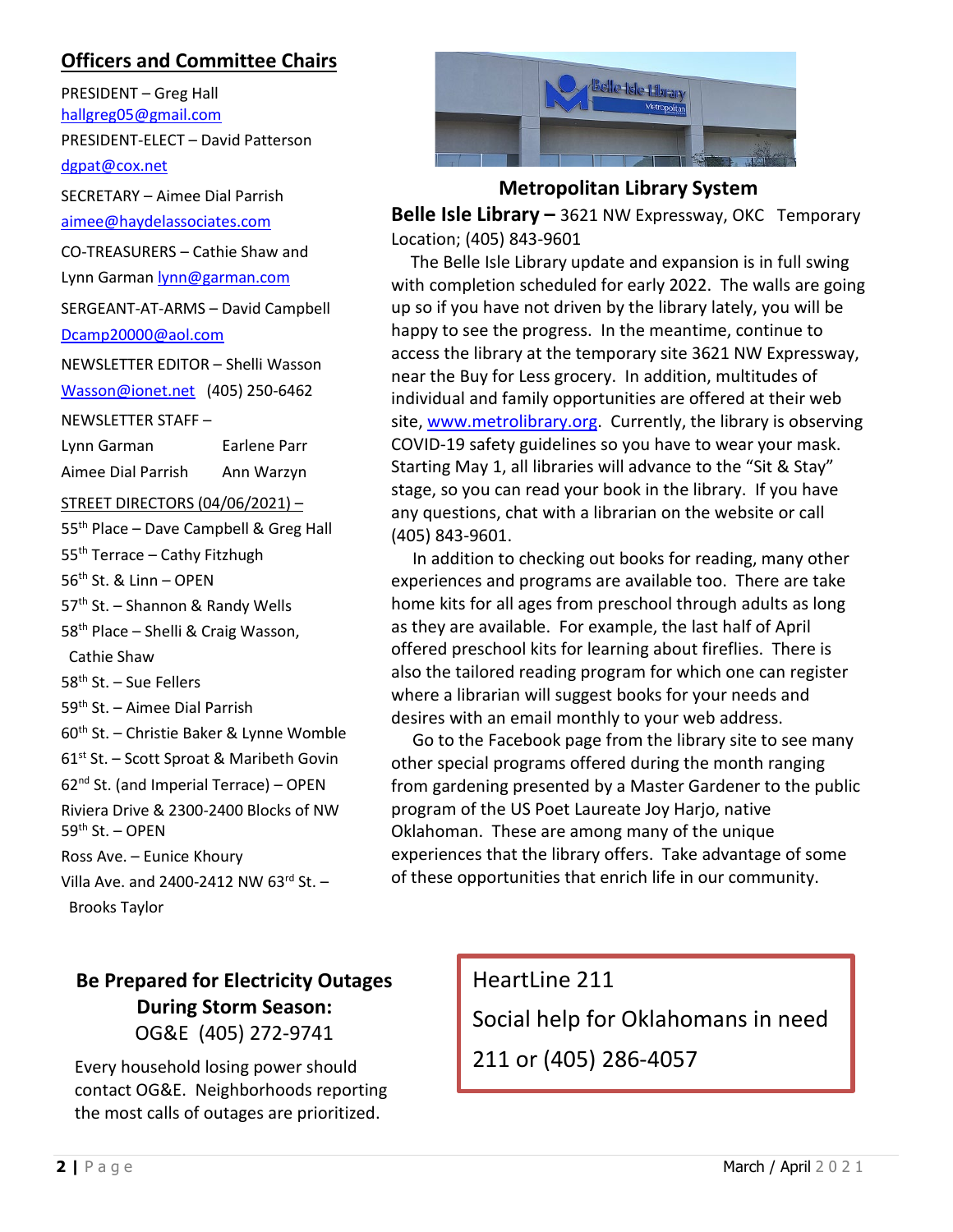| Mail dues to:                                     | 2021 Belle Isle West                                     |
|---------------------------------------------------|----------------------------------------------------------|
| <b>Belle Isle West NA</b><br>5030 N. May, Box 118 | <b>Neighborhood Association Dues</b>                     |
| Oklahoma City, OK 73112                           | Neighborhood Association Dues                            |
|                                                   | Name                                                     |
|                                                   | Address                                                  |
|                                                   | Phones(s)                                                |
|                                                   | Email                                                    |
| is your receipt.                                  | Annual dues are \$35.00 per household.                   |
|                                                   | Thank<br>You!<br>(Make checks to BIW Neighborhood Assn.) |
|                                                   | I have enclosed                                          |

#### **MANY THANKS FOR YOUR DONATIONS!**

 Several people add a little (or a lot) to their dues check each year to help fund projects in our neighborhood. We would like to send out a BIG thank you to the following generous neighbors who recently contributed a total of \$255 over and above their \$35.00 yearly dues:

 They are Mike & Earlene Parr, Marjorie Long, Susan MacHugh, Stephen Parker, James Weber, Marveta Williams, Christie & Tim Baker, Cherokee Clark, Steven & Sarah Smith, and Tanya Turner.

 Our non-profit organization is educational, social, voluntary, intended to improve our neighborhood and because you receive no goods or actual services from the association, your dues and any amount you choose to donate (up to \$250) are tax deductible because we hold a 501(C)3 designation with the IRS. If you have further questions, you may consult with your tax expert.

 If we failed to list anyone who donated an amount over your dues, please let us know and we will recognize you in the next newsletter. Thanks!

### **31st Garden Festival at Will Rogers Park**

#### **Event ID: 36986**

Join us at our annual Garden Festival in the Park. If you are looking for gardening related products there will be potted plants, nursery plants, ironworks, wood as well as natural products to use in your home. Activities geared towards children, fairy home scavenger hunt and Alpacas as well as scheduled guided tours of the Gardens.

Date: Sat., May 15, 2021 Time: 9:00 AM to 3:00 PM Location: Will Rogers Gardens Ages: All Ages Cost: Free 3400 NW 36<sup>th</sup> St; (405) 297-1392

[www.parks.okc.gov](http://www.parks.okc.gov/) 04/26/2021